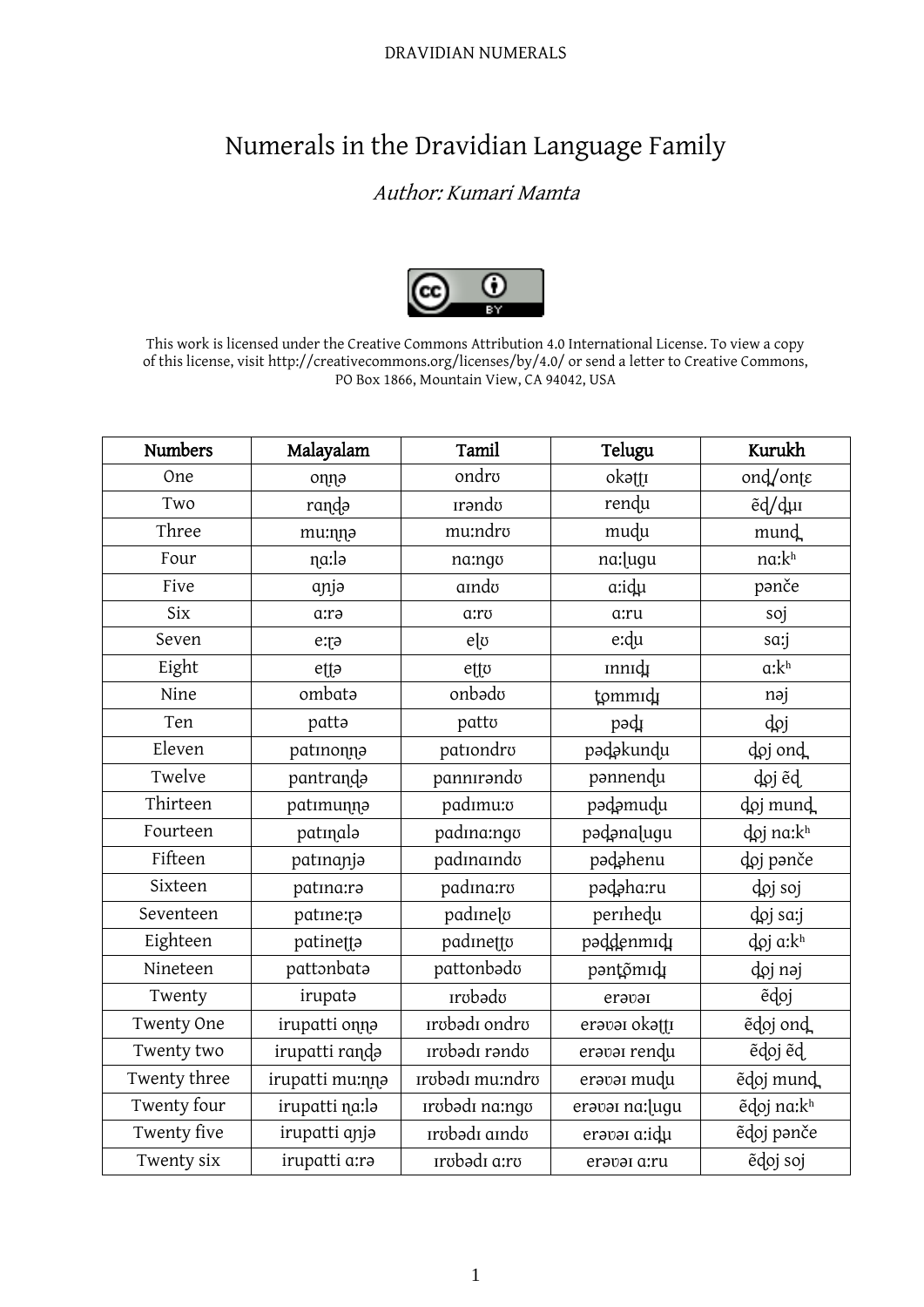### DRAVIDIAN NUMERALS

| <b>Numbers</b> | Malayalam          | Tamil               | Telugu           | Kurukh         |
|----------------|--------------------|---------------------|------------------|----------------|
| Twenty seven   | irupatti e:ra      | ırobədi elo         | eravai e:du      | ẽdoj sa:j      |
| Twenty eight   | irupatti etta      | <b>Irobadi</b> etto | eravai innidi    | ẽdoj a:kh      |
| Twenty nine    | irupatti ombata    | ırobadı onbado      | eravai tommidi   | ẽdoj nəj       |
| Thirty         | muppata            | moppado             | muppar           | mundoj         |
| Thirty one     | muppati onna       | moppat ondro        | muppar okattı    | mundoj ond     |
| Thirty two     | muppati randa      | moppat <i>rando</i> | muppar rendu     | mundoj ed      |
| Thirty three   | muppati mu:nna     | moppatı mu:ndro     | muppar mudu      | mundoj mund    |
| Thirty four    | muppati na:la      | moppatı na:ngo      | muppar na: lugu  | mundoj na:kh   |
| Thirty five    | muppati anja       | moppati aindo       | muppar a:idu     | mundoj panče   |
| Thirty six     | muppati a:ra       | moppati a:ro        | muppar a:ru      | mundoj soj     |
| Thirty seven   | muppati e:ra       | moppatı elo         | muppar e:du      | mundoj sa:j    |
| Thirty eight   | muppati etta       | moppati etto        | muppar mnrd      | mundoj a:kh    |
| Thirty nine    | muppati ombata     | muppatı onbadu      | muppar tommıdı   | mundoj naj     |
| Forty          | na: lpata          | na:ppədo            | nələbəi          | na:khdoj       |
| Forty one      | na: lpatti onna    | na:ppət ondro       | nələbəi okətti   | na:khdoj ond   |
| Forty two      | na: lpatti randa   | na:ppat Irando      | nələbəi rendu    | na:khdoj ẽd    |
| Forty three    | na: lpatti mu: nna | na:ppat mu:ndro     | nələbəi mudu     | na:khdoj mund  |
| Forty four     | na: lpatti na: la  | na:ppatı na:ngo     | nələbəi na: lugu | na:khdoj na:kh |
| Forty five     | na: lpatti anja    | na:ppatı aindo      | nələbəi a:idu    | na:khdoj panče |
| Forty six      | na:lpatti a:ra     | na:ppatı a:ro       | nələbəi a:ru     | na:khdoj soj   |
| Forty seven    | na:lpatti e:ra     | na:ppatı elo        | nələbəi e:du     | na:khdoj sa:j  |
| Forty eight    | na: lpatti etta    | na:ppatı etto       | nələbəi innidi   | na:khdoj a:kh  |
| Forty nine     | na: lpatti ombata  | na:ppatı onbədo     | nələbəi tommıdı  | na:khdoj nəj   |
| Fifty          | ambatə             | aimbədo             | jabəi            | pəndoj         |
| Fifty one      | ambatti onna       | aimbat ondro        | jabəi okattı     | pandoj ond     |
| Fifty two      | ambatt iranda      | aimbət irəndo       | jabai rendu      | pəndoj ed      |
| Fifty three    | ambatti mu:nna     | ambatı mu:ndro      | jabai mudu       | pandoj mund    |
| Fifty four     | ambatti na:la      | ambatı na:ngo       | jabəi na: lugu   | pandoj na:kh   |
| Fifty five     | ambatti anja       | aimbati aindo       | jabəi a:idu      | pandoj panče   |
| Fifty six      | ambatti a:ra       | ambatı a:ro         | jabəi a:ru       | pandoj soj     |
| Fifty seven    | ambatti e:ra       | ambatı elo          | jabəi e:du       | pəndoj sa:j    |
| Fifty eight    | ambatti etta       | ambatı etto         | jabəi innidi     | pandoj a:kh    |
| Fifty nine     | ambatti ombata     | ambatı onbado       | jabəi tommıdı    | pəndoj nəj     |
| Sixty          | arupata            | arobado             | a:ravaI          | sojdoj         |
| Sixty one      | arupatti onna      | arobadı ondro       | a:rəvəi okətti   | sojdoj ond     |
| Sixty two      | arupatti randa     | arobadı ırando      | a:ravai rendu    | sojdoj ed      |
| Sixty three    | arupatti mu:nna    | arobadı mu:ndro     | a:ravai mudu     | sojdoj mund    |
| Sixty four     | arupatti na:la     | arvbədi na:ngo      | a:rəvəi na: lugu | sojdoj na:kh   |